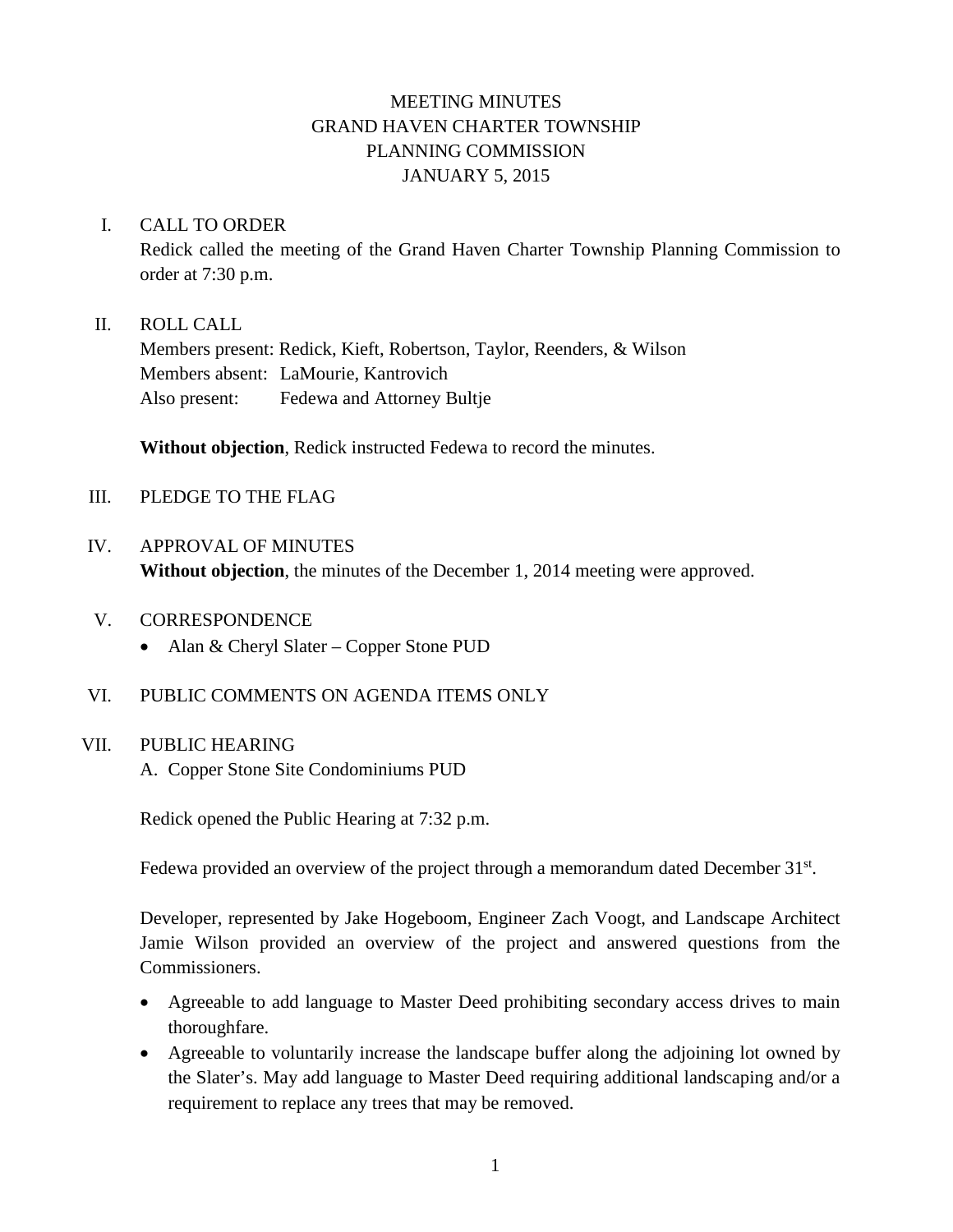• Do not anticipate the Ottawa County Road Commission disapproving current design. Were verbally informed to mirror the Forest Park East entrance.

Public Comments Included:

Alan Slater – 13136 152nd Avenue:

- Concerned about a defined property line.
- Would like Developer to plant additional trees along their contiguous lot lines to increase the visual barrier, and buffer potential noise.

Dalen Mendiola – 14846 Ferris Street:

- Pump station and sewer easement across his property.
- Recently installed private septic system for the new single family residential construction.
- Ouestioned if he would be required to "tie-in" to the public sewer.

Redick closed the Public Hearing at 7:40 p.m.

## VIII. OLD BUSINESS

A. Copper Stone Site Condominiums PUD

The proposed PUD was discussed by Commissioners, which included the prohibition of secondary access driveways to the main thoroughfares; landscape buffer requirements for adjoining private property versus private/public, or private/quasi-public; and Ottawa County Road Commission approval of the boulevard entrance that is aligned with Forest Park East.

**Motion** by Reenders, supported by Wilson to recommend to the Township Board approval with conditions of the Copper Stone Site Condominium Planned Unit Development located on parcels 70-07-12-300-033 and 70-07-12-300-036 based on the application meeting applicable PUD requirements and standards of the Grand Haven Charter Township Zoning Ordinance.

Approval of this development shall be conditioned upon the following:

- 1. Approval and compliance with all requirements of the OCRC, OCWRC, and MDEQ. Copies of approvals and/or permits must be submitted to staff and made part of the file. No building permits shall be issued until all permits have been obtained.
- 2. Sidewalk shall be installed within 5 years of the first occupancy permit issued in Phase 1, or prior to the issuance of the first occupancy permit for Phase 2—whichever is later.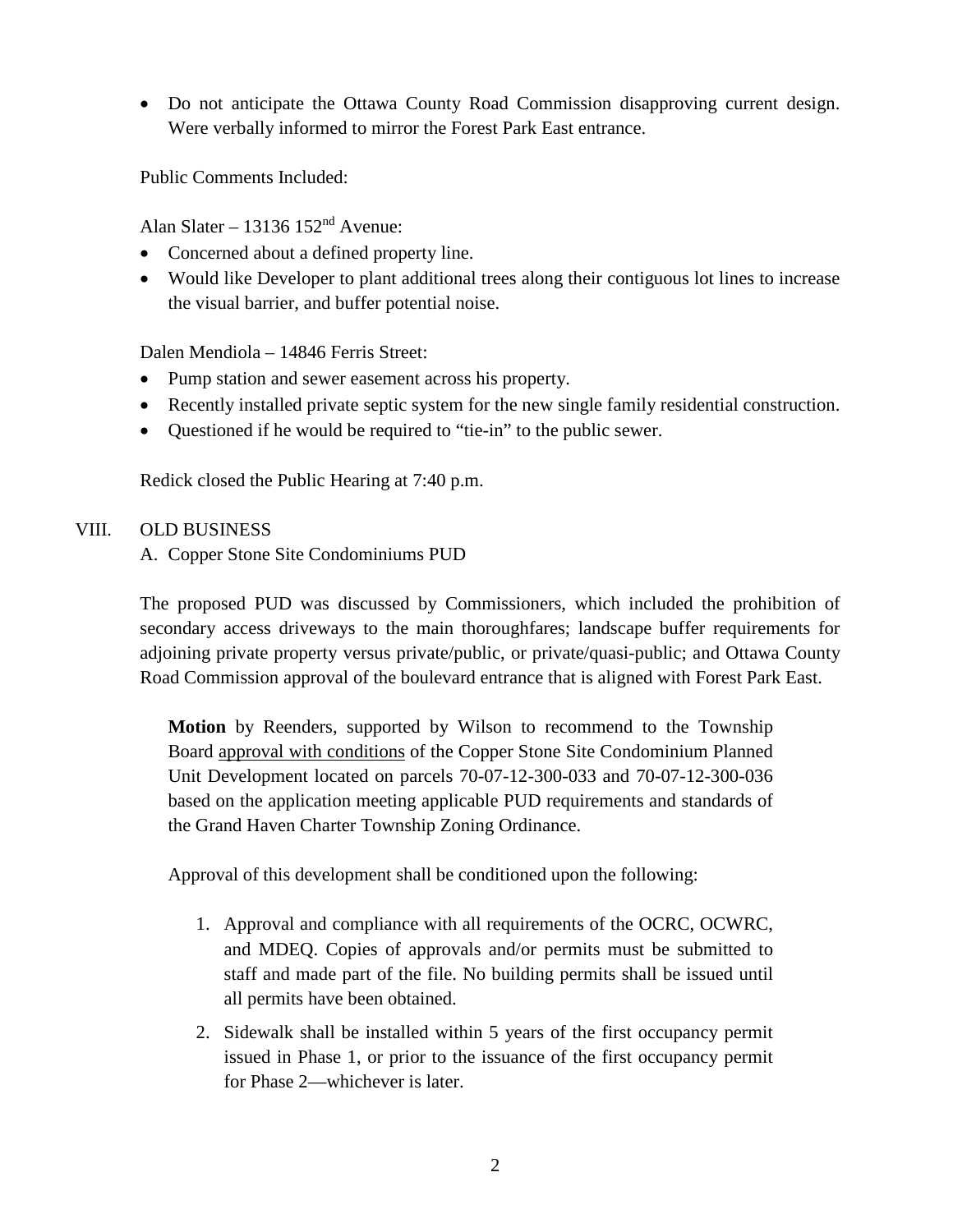- 3. Individual certificates of occupancy shall not be granted until the sidewalk and landscaping for that unit is installed. Sidewalks and landscaping shall comply with the plan dated 12/30/2014.
- 4. Require a financial guarantee for the completion of all improvements pursuant to Section 14.0357 of the Subdivision Control Ordinance.
- 5. Combine parcels 70-07-12-300-033 and 70-07-12-300-036.
- 6. Include the conditions set forth by the Ottawa County Water Resources Commissioner in Section 8.9 of the Condominium Bylaws.
- 7. The Developer shall enter into a PUD Contract with the Township. The Contract shall be reviewed and approved by the Township Board prior to final approval of the development.
- 8. The Developer shall enter into a Special Assessment Lighting District (SALD) Agreement with the Township. The Agreement and Resolution adopting the SALD shall be reviewed and approved by the Township Board prior to final approval of the development.
- 9. The Developer shall enter into a Special Assessment Agreement for private road maintenance with the Township. The Agreement shall be reviewed and approved by the Township Board prior to final approval of the development.
- 10. Add language to the Master Deed prohibiting the creation of secondary access drives to the main thoroughfare. Additionally, no driveway permits shall be issued for access to the main thoroughfare.

## **Which motion carried.**

### REPORT

Pursuant to the provisions of the Grand Haven Charter Township (the "Township") Zoning Ordinance (the "Zoning Ordinance"), the following report of the Grand Haven Charter Township Planning Commission (the "Planning Commission") concerning an application by Jake Hogeboom (the "Developer") for approval of a Copper Stone Site Condominium Planned Unit Development (the "Project" or the "PUD").

The Project will consist of a medium density single-family residential development comprised of 74 dwelling units and qualifying open space for a total development area of about 59.73 acres. Phase 1 of the PUD shall include 45 lots. The Project as recommended for approval is shown on a final site plan, last revised 12/18/2014 (the "Final Site Plan"), presently on file with the Township.

The purpose of this report is to state the recommendation of the Planning Commission concerning the Project, the basis for the Planning Commission's recommendation, and the Planning Commissions recommendation that the Copper Stone Site Condominium PUD be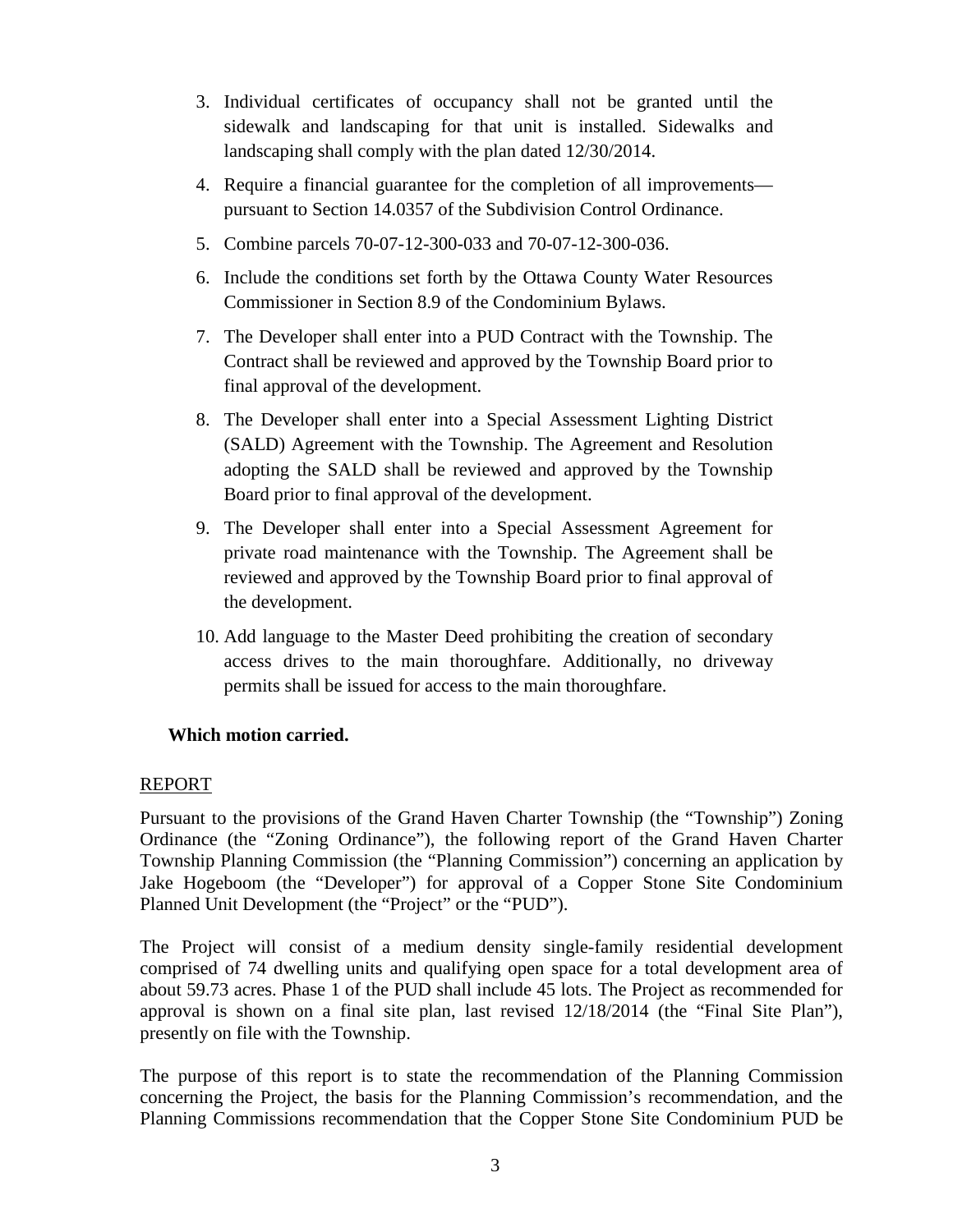approved as outlined in the above motion. The Developer shall comply with all of the documentation submitted to the Township for this Project. In recommending the approval of the proposed PUD application, the Planning Commission makes the following findings pursuant to Section 17.04.3 of the Zoning Ordinance:

- 1. The Project meets the site plan review standards of Section 23.06 of the Zoning Ordinance. Specifically, pursuant to Section 23.06.7, the Planning Commission finds as follows:
	- A. The uses proposed will not adversely affect the public health, safety, or welfare. Uses and structures located on the site take into account topography, size of the property, the uses on adjoining property and the relationship and size of buildings to the site.
	- B. The site will be developed so as not to impede the normal and orderly development or improvement of surrounding property for uses permitted in this ordinance.
	- C. Safe, convenient, uncontested, and well defined vehicular and pedestrian circulation is provided for ingress/egress points and within the site. Drives, streets and other circulation routes are designed to promote safe and efficient traffic operations within the site and at ingress/egress points.
	- D. The arrangement of public or private vehicular and pedestrian connections to existing or planned streets in the area are planned to provide a safe and efficient circulation system for traffic within the township.
	- E. Removal or alterations of significant natural features are restricted to those areas which are reasonably necessary to develop the site in accordance with the requirements of this Ordinance. The Planning Commission has required that landscaping, buffers, and/or greenbelts be preserved and/or provided to ensure that proposed uses will be adequately buffered from one another and from surrounding public and private property.
	- F. Areas of natural drainage such as swales, wetlands, ponds, or swamps are protected and preserved insofar as practical in their natural state to provide areas for natural habitat, preserve drainage patterns and maintain the natural characteristics of the land.
	- G. The site plan provides reasonable visual and sound privacy for all dwelling units located therein and adjacent thereto. Landscaping shall be used, as appropriate, to accomplish these purposes.
	- H. All buildings and groups of buildings are arranged so as to permit necessary emergency vehicle access as requested by the fire department.
	- I. All streets and driveways are developed in accordance with the Ottawa County Road Commission specifications, as appropriate.
	- J. Appropriate measures have been taken to ensure that removal of surface waters will not adversely affect neighboring properties or the public storm drainage system. Provisions have been made to accommodate storm water, prevent erosion and the formation of dust.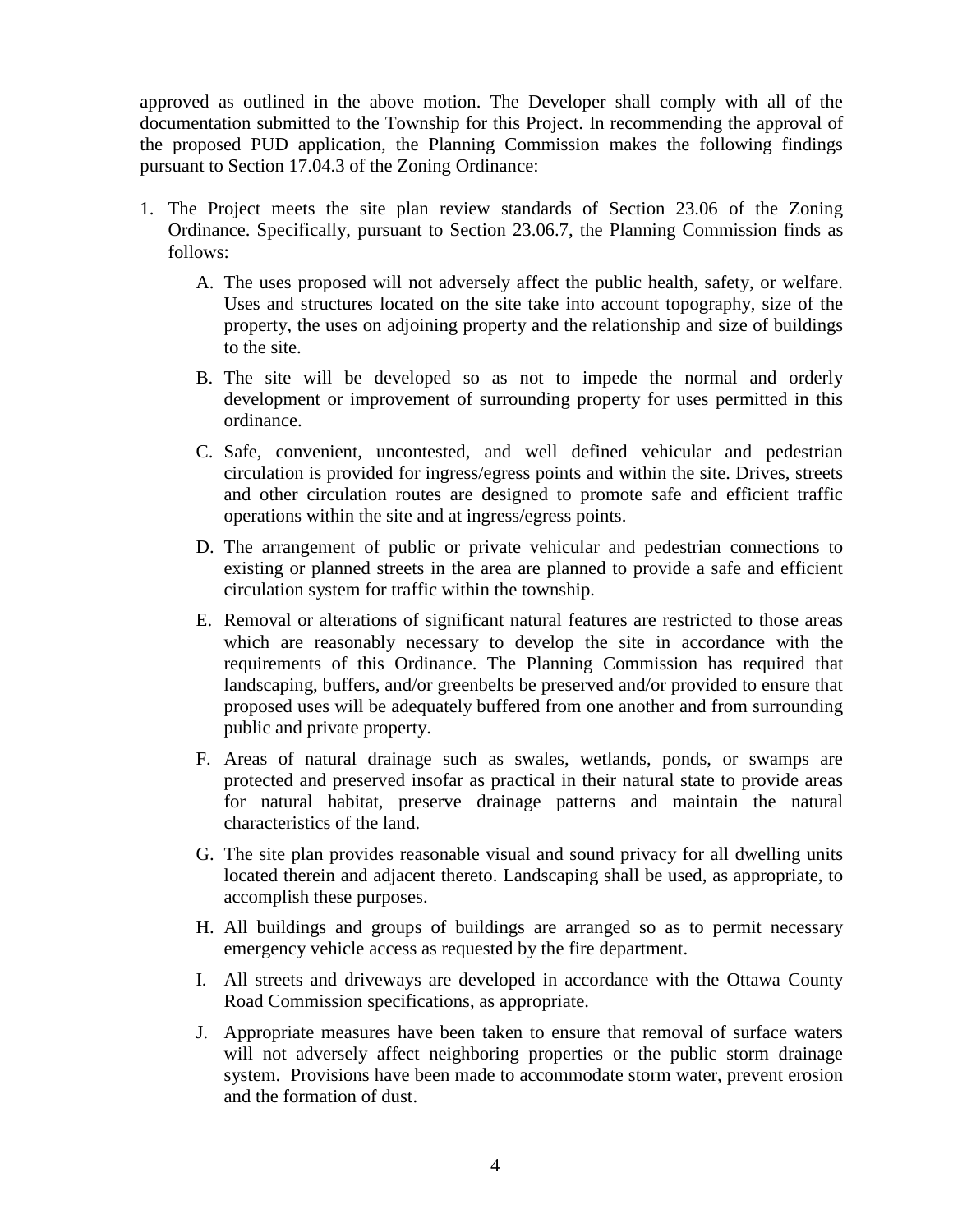- K. Exterior lighting is arranged so that it is deflected away from adjacent properties and so it does not interfere with the vision of motorists along adjacent streets, and consists of sharp cut-off fixtures.
- L. All loading and unloading areas and outside storage areas, including areas for the storage of trash, which face or are visible from residential districts or public streets, are screened.
- M. Entrances and exits are provided at appropriate locations so as to maximize the convenience and safety for persons entering or leaving the site.
- N. The site plans conforms to all applicable requirements of County, State, Federal, and Township statutes and ordinances.
- O. The general purposes and spirit of this Ordinance and the Master Plan of the Township are maintained.
- 2. The Planning Commission finds the Project meets the intent for a PUD, as described in Section 17.01.3 of the Zoning Ordinance. By approving this Project as a PUD, the Township has been able to negotiate various amenities and design characteristics as well as additional restrictions with the Developer, which the Township would not have been able to negotiate if the PUD Chapter of the Zoning Ordinance was not used.
- 3. Compared to what could have been constructed by right, the Project has been designed to accomplish the following objectives from Section 17.01.4 of the Zoning Ordinance:
	- A. The Project will encourage the use of land in accordance with its natural character and adaptability;
	- B. The Project will promote the conservation of natural features and resources through the preservation of required open space;
	- C. The Project will promote innovation in land use planning and development;
	- D. The Project will promote the enhancement of housing and traffic circulation for the residents of the Township;
	- E. The Project will promote greater compatibility of design and better use between neighboring properties;
	- F. The Project will promote more economical and efficient use of the land while providing harmonious variety of housing choices; and
	- G. The Project will promote the preservation of open space.
- 4. The Project meets the following qualification requirements of Section 17.02 of the Zoning Ordinance:
	- A. The Project meets the minimum size of five (5) acres of contiguous land.
	- B. The Project exhibits significant natural features encompassing more than 25% of the land area, which will be preserved as a result of the PUD plan.
	- C. The PUD design substantially moves forward the Intent and Objectives of Section 17.01 of the Zoning Ordinance.
- 5. The Planning Commission also finds the Project complies with the general PUD Design Considerations of Section 17.05 of the Zoning Ordinance: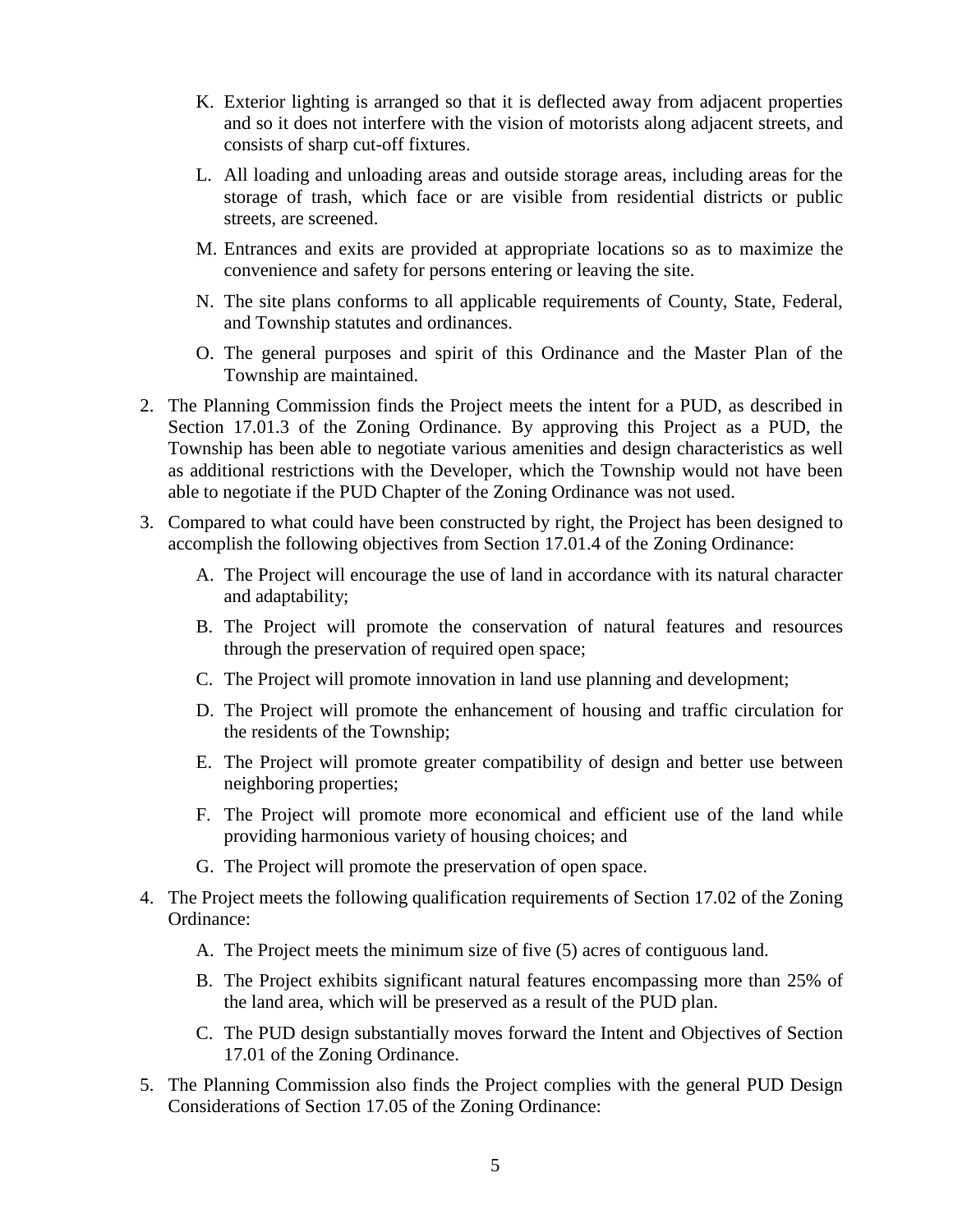- A. The storm water management system for the Project and the drainage facilities will properly accommodate storm water on the site, will prevent run off to adjacent properties, and are consistent with the Township's groundwater protection strategies.
- B. The Project will not interfere with or unduly burden the water supply facilities, the sewage collection and disposal systems, or other public services such as school facilities, park and recreation facilities, etc.
- C. Utility services within the Project shall be underground. This includes but is not limited to electricity, gas lines, telephone, cable television, public water and sanitary sewer.
- D. The internal road system in the Project is designed to limit destruction of existing natural vegetation and to decrease the possibility of erosion.
- E. Vehicular circulation, traffic and parking areas have been planned and located to minimize effects on occupants and users of the Project and to minimize hazards to adjacent properties and roadways.
- F. Parking requirements for each use have been determined to be in accordance with Chapter 24 (Parking, Loading Space, and Signs).
- G. Street lighting will be installed in the same manner as required under the Township's Subdivision Control Ordinance.
- H. Buildings in the Project have been sited to protect natural resources. Natural features such as natural grade, trees, vegetation, water bodies and others have been incorporated into the Final Site Plan.
- I. The predominant building materials have been found to be those characteristic of Grand Haven Charter Township such as brick, wood, native stone and tinted/textured concrete masonry units and/or glass products.
- J. Landscaping, natural features, open space and other site amenities have been located in the Project to be convenient for occupants of, and visitors to, the PUD.
- K. The Project is reasonably compatible with the natural environment of the site and the adjacent premises.
- L. The Project will not unduly interfere with the provision of adequate light or air, nor will it overcrowd land or cause an unreasonably severe concentration of population.
- M. Exterior lighting within the Project complies with Chapter 20A for an LZ2 zone.
- N. The Project will not have a substantially detrimental effect upon or substantially impair the value of neighborhood property, as long as all of the standards and conditions of this approval of the Project are satisfied.
- O. The Project is in compliance with all applicable Federal, State, County, and local laws and regulations. Any other permits for development that may be required by other agencies shall be available to the Township Board before construction is commenced.
- P. The Project provides adequate accessibility for a single family residential development with more than 24 dwelling units (*i.e., more than one separate*